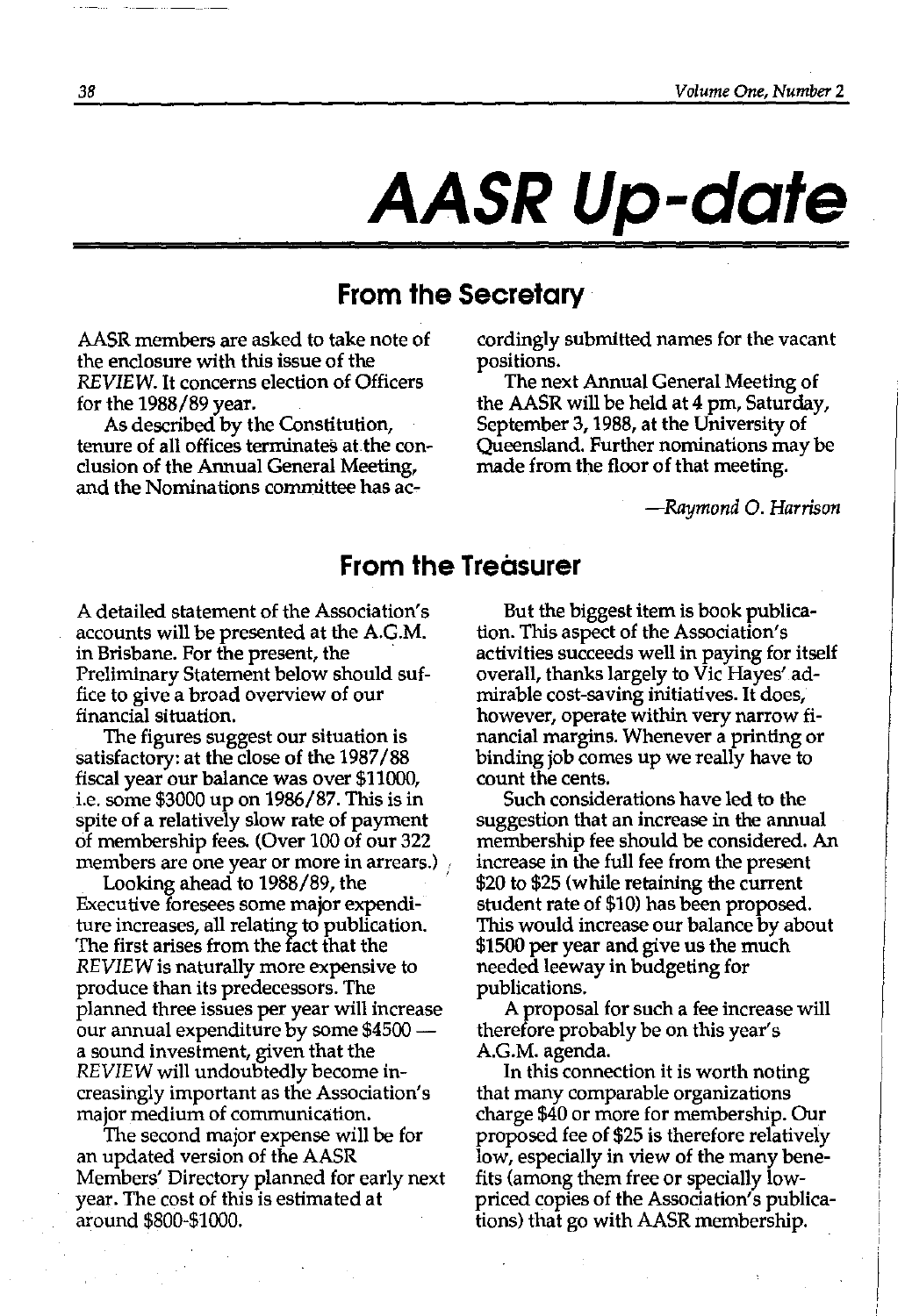### **AASR**

#### **Preliminary Statement of Income and Expenditure for the Period 1 July 1987 to 30 June 1988**

| <u>Balance brought forward, 1 July 1987</u> |         |            |
|---------------------------------------------|---------|------------|
| Uni Credit Union account                    |         | \$8018.75  |
| <u>Add Income</u>                           |         |            |
| Membership fees                             | 4900.00 |            |
| <b>Book sales</b>                           | 3561.09 |            |
| 1987 Conference surplus                     | 1020.13 |            |
| Interest: Uni Credit Union                  | 883.77  | 10364.99   |
|                                             |         | \$18383.74 |
| <b>Less Expenditure</b>                     |         |            |
| <b>Taxes and Bank Charges</b>               | 19.80   |            |
| IAHR affiliation (2 years)                  | 400.00  |            |
| 1988 Conference advance                     | 600.00  |            |
| <b>REVIEW</b> production costs              | 1550.00 |            |
| <b>Book production costs</b>                | 3250.00 |            |
| Postage & reimbursement                     |         |            |
| of secretarial expenses                     | 1304.45 | 7124.25    |
|                                             |         | \$11259.49 |

<u>Balance carried forward, 1 July 1988</u> Uni Credit Union account

\$11259.49

*-Rod Bucknell*  19 *July* 1988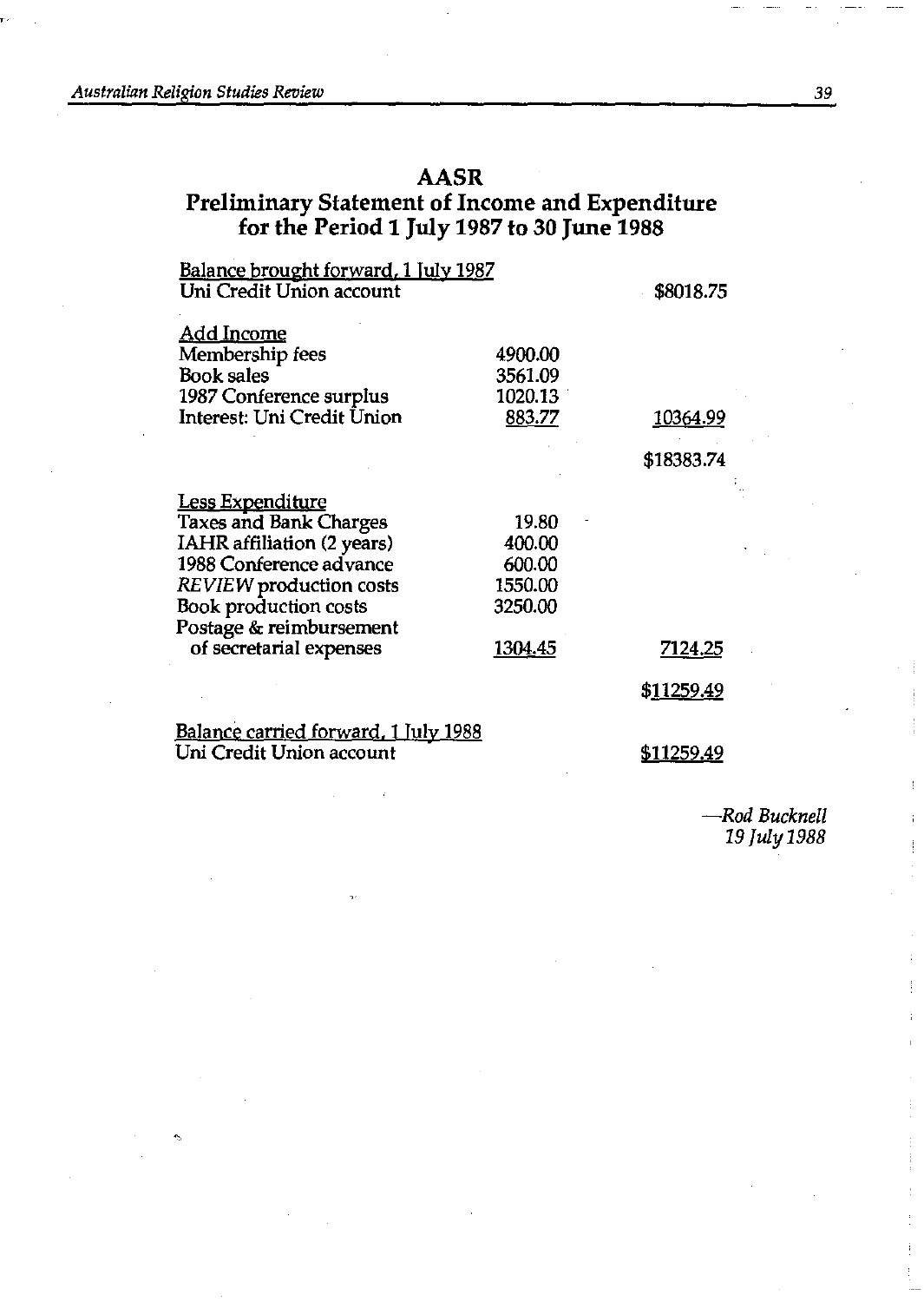#### **The Australian Association for the Study of Religions 13th Annual Conference The Women's College University of Queensland 1-4 September, 1988**

The Department of Studies in Religion of the University of Queensland is looking forward to hosting many of you for the 13th Annual Conference of the Australian Association for the Study of Religions when it meets at The Women's College on 1-4 September.

This year's conference is unique in that the three plenary speakers will be women. Deborah Bird Rose from the Australian National University wi1l be the Charles Strong Senior Lecturer. The title of her address, "Ned Kelly Died for Our Sins", is provocative as well as appropriate for the bicentennial year. The paper examines the aboriginal response to the white "conquerors". It represents an important alternative approach to the more usual concern to rehearse history from the perspective of the conquerors. The Charles Strong Junior Lecturer, Majella Franzmann, is a tutor and Ph.D. student in the Department of Studies in Religion. She is working on the Odes of Solomon with Dr. Michael Lattke and has already a number of published works to her credit. Her lecture will be on the symbolism of \_ water in both the mythology and the cult of the Mandaeans. We are also fortunate to have with us to present a plenary address Dr. Eileen Barker of the London School of Economics and Political Science. She is visiting The University of New England and the University of Queensland. Many of you will be familiar with her well-known book, *The Making of a Moonie: Choice or Brainwashing.* In her plenary address to the conference at the conference dinner, she will be speaking about the Moonies. In addition to these three outstanding lecturers, nearly forty other

members of the association will deliver papers.

The Women's College at the University of Queensland has gained a reputation as an outstanding venue for staging conferences at the University of Queensland. It overlooks the University Lake and the Brisbane River. The surrounds are like a park, a pleasant area for morning and afternoon walks. A rain forest created by the Alumni Association is nearby. We hope that everyone can be here in time for the Charles Strong Senior Lecture on Thursday evening (lst September). On the Thursday afternoon there will be free coffee and tea in the registration office, which will be large enough to enable you to mingle and to renew acquaintances. After the lecture we will assemble for a wine-and-cheese evening. Most of the conference papers will be delivered on Friday, Saturday and Sunday morning.

Of course this is the year when Brisbane is staging Expo 88. There have been many visitors to the city, and rooms ; are scarce. If you plan to stay on in Brisbane after the conference, you should write directly to The Women's College to make prior bookings for rooms. Unless you do so, accommodation may be difficult to come by when you are in Brisbane.

Philip Almond, who is the conference chairperson, was granted a study leave by the University of Queensland and will be in London studying when the conference is staged here. Ed Conrad and Rod Bucknell have taken on the task of finalising plans for the conference. Special thanks should go to Rod, who has handled all the correspondence and treasury matters.